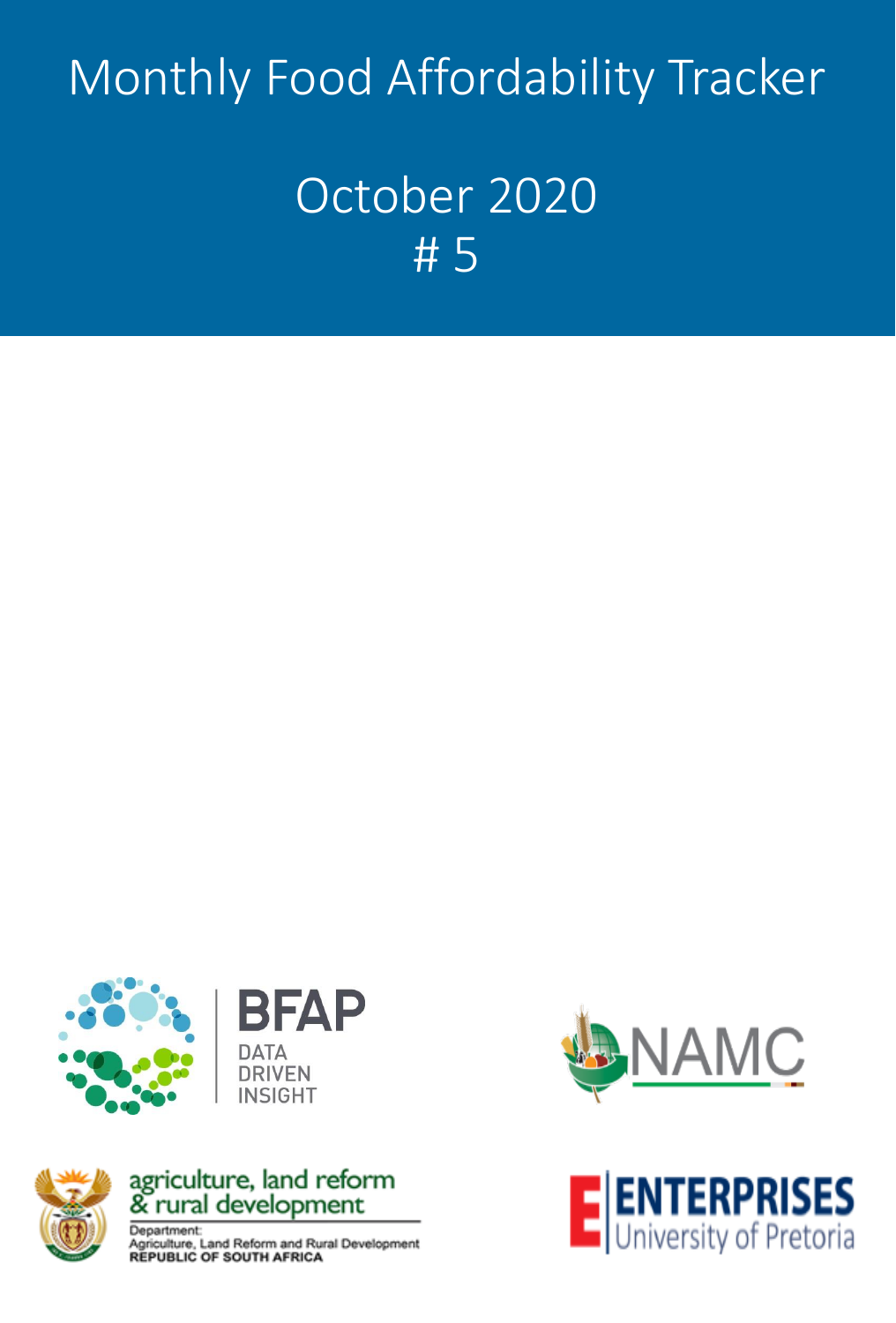This report was compiled by a number of collaborating researchers from the Bureau for Food and Agricultural Policy, the Department of Agricultural Economics, Extension and Rural Development at the University of Pretoria, the Department of Agriculture, Land Reform and Rural Development.

Contributing researchers:

| <b>Researcher</b>       | <b>Affiliation</b>                                                                               |
|-------------------------|--------------------------------------------------------------------------------------------------|
| <b>Hester Vermeulen</b> | Bureau for Food and Agricultural Policy                                                          |
| Marlene Louw            | Department of Agricultural Economics, Extension and Rural<br>Development, University of Pretoria |
| <b>Corne Dempers</b>    | <b>National Agricultural Marketing Council</b>                                                   |
| Heidi Phalhane          | Department of Agriculture, Land Reform and Rural Development                                     |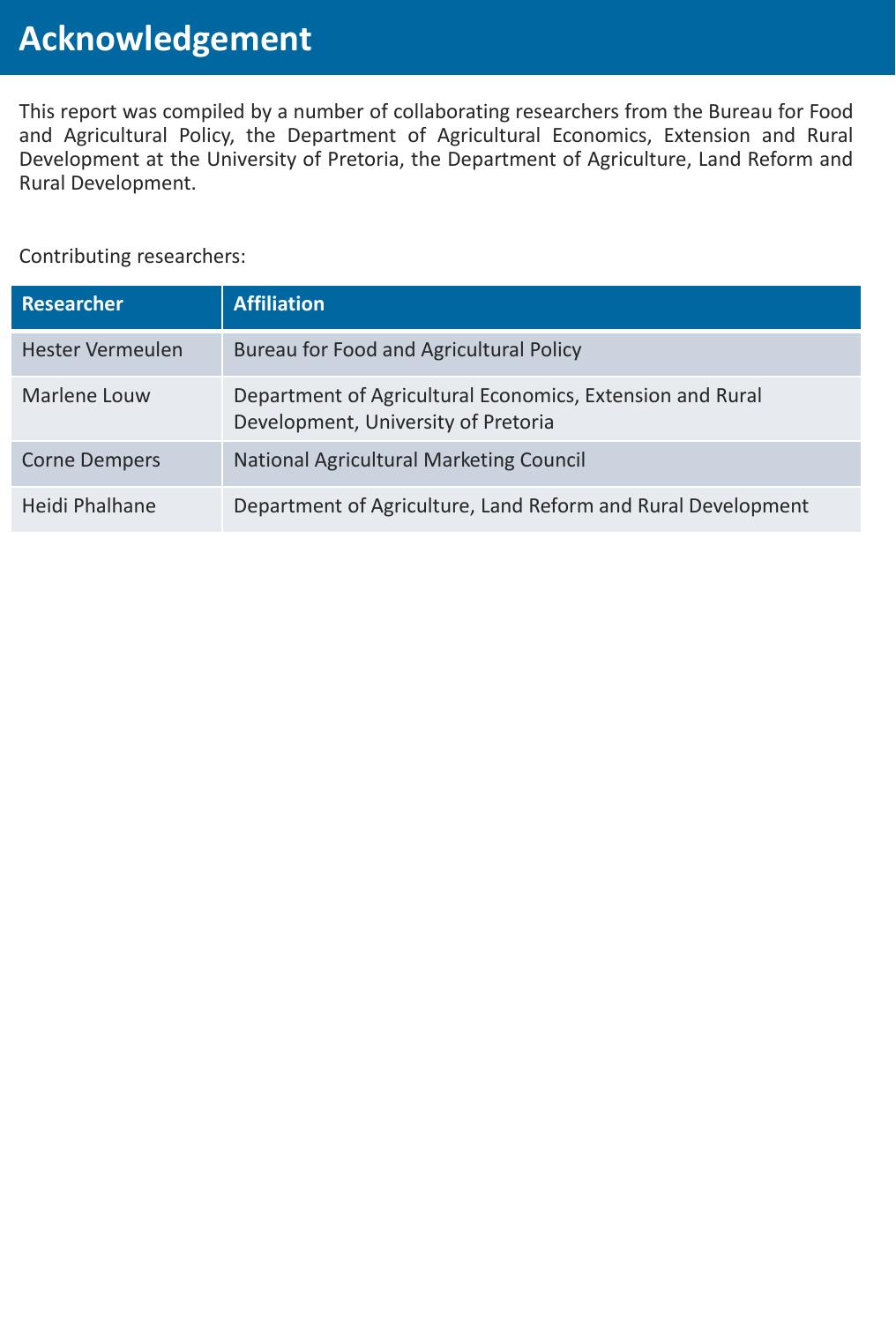### 1. Food Inflation Trends in Augstus 2020

The month of August presented the first full month since the hard lockdown in which the foodservice industry in South Africa was operational. This month also allowed for the restrictions on interprovincial travel to be lifted, which, in turn, provided the opportunity for local tourism to increase. This is expected to have provided price support for food in terms of stronger demand, albeit marginally. Cost pressures prevalent related to the virus and exchange rate depreciation during quarter 2 also seems to have levelled out in food inflation figures for August. The combination of this resulted in the official month-on-month food inflation showing growth of 0.1%.

There were however selected products that experienced significant month-on-month inflation amongst the 15 dominant items purchased by consumers in South Africa. These dominant food items, purchased by low(er) income households in South Africa, typically comprises 70% of total food expenditure for the least affluent half of South African households (according to Stats SA Living Conditions Survey 2014/2015). These month-on-month changes, combined with a year-on-year view is depicted in Figure 1 below.



**Figure 1: Month on month (top) and year on year (bottom) inflation for food and associated subgroups**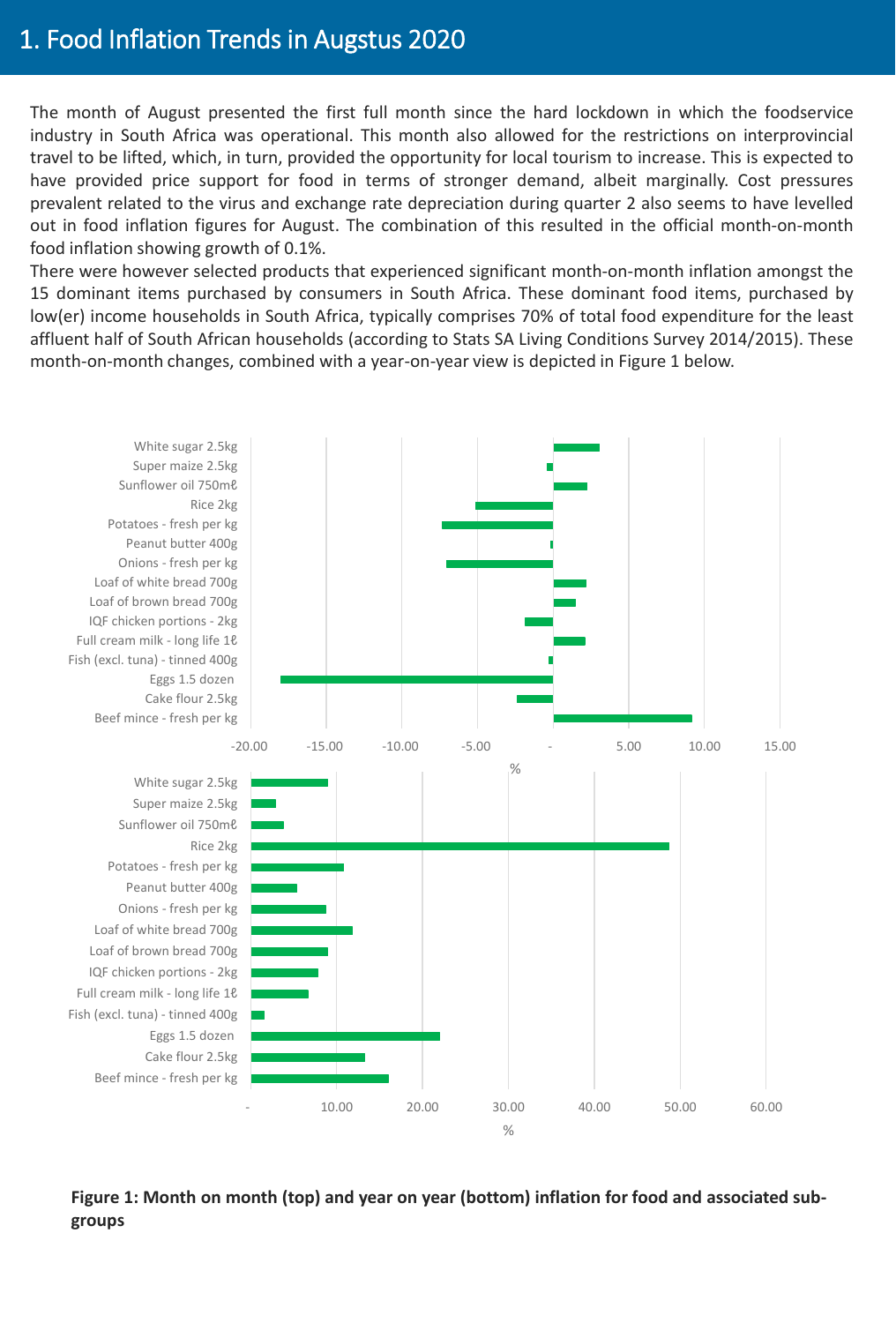The major contributor to month-on-month increases is beef mince, which increased by 9.4% between July and August. Other products that showed less pronounced increases are sugar (3.1%), sunflower oil (2.3%), white bread (2.2%) and UHT milk (2.1%). Sugar prices are increasing on the back of stronger demand. Canegrowers SA notes that for the 2020 year to date there is a 150 thousand tonne increase in sugar sales, compared to 2019. This is supporting the upward retail price trend apparent from April 2020. This trend also seemed to have gained momentum with the re-opening of sales of alcoholic beverages, which use sugar in the manufacturing of selected products. Sunflower oil and bread price increases can, in turn, be ascribed to the underlying commodity price pressures associated with the exchange rate depreciation in 2020Q2, whilst UHT milk prices increased on the back of increased manufacturing and distribution cost. Electricity prices increased by 8.76% on the 1<sup>st</sup> of April for Eskom direct customers and 6.9% on 1 July for municipalities whilst fuel prices increased by 45 cents for a litre of diesel. These factors are creating increased cost pressures in perishable supply chains supporting prices to higher levels.

Year-on-year inflation on all products and products categories increased (see Figure 2). The main contributors to the official food inflation of 3.9% were fruit (14%), oils and fats (7.6%), sugar, sweets and desserts (6.7%), milk, eggs and cheese (5.4%) and meat (4.1%). The double-digit increase in fruit prices can be attributed to low volumes traded in the local market. Due to the favourable exchange rate, substantial amounts of citrus fruits were exported during the first weeks of the exporting season which, in turn, reduced local availability. Orange volumes traded through local markets were roughly 22% lower compared to volumes traded during August 2019. Apple trading volumes were roughly 7% lower and banana volumes were lower by 28% compared to last year's volumes. The latter is as a result of colder average temperatures during the 2020 winter which negatively affected yields. Oils and fats are continuing the sharp growth in prices based on exchange rate dynamics affecting the parity prices of the underlying commodities and derived products. Sugar, sweets and deserts have seen growth in prices comparable with increases in the producer price of sugar over the past year. Producer prices for sugar increased in November 2019 by 6.5% which could account for price growth apparent through most of 2020. This is further supported by a strong demand-pull for sugar mentioned above. Price growth in milk, eggs and cheese is still largely dominated by year-on-year price growth in eggs. Although it seems that the upward trend in eggs might have faded, eggs are still 22% higher than in August 2019. Milk, in turn, is 6.7% higher than a year ago and as mentioned earlier this is driven by increased manufacturing and distributional cost. Meat inflation seems to have been driven by strong price growth in red meat prices. Retail prices for primal cuts grew substantially with rump and fillet increasing by around 28% year-onyear. Mince and stew also grew substantially with 16% and 36% respectively. The strong growth is a result of a relatively low base associated with meat prices in 2019 combined with the hospitality industry benefiting from less restrictive practices during August.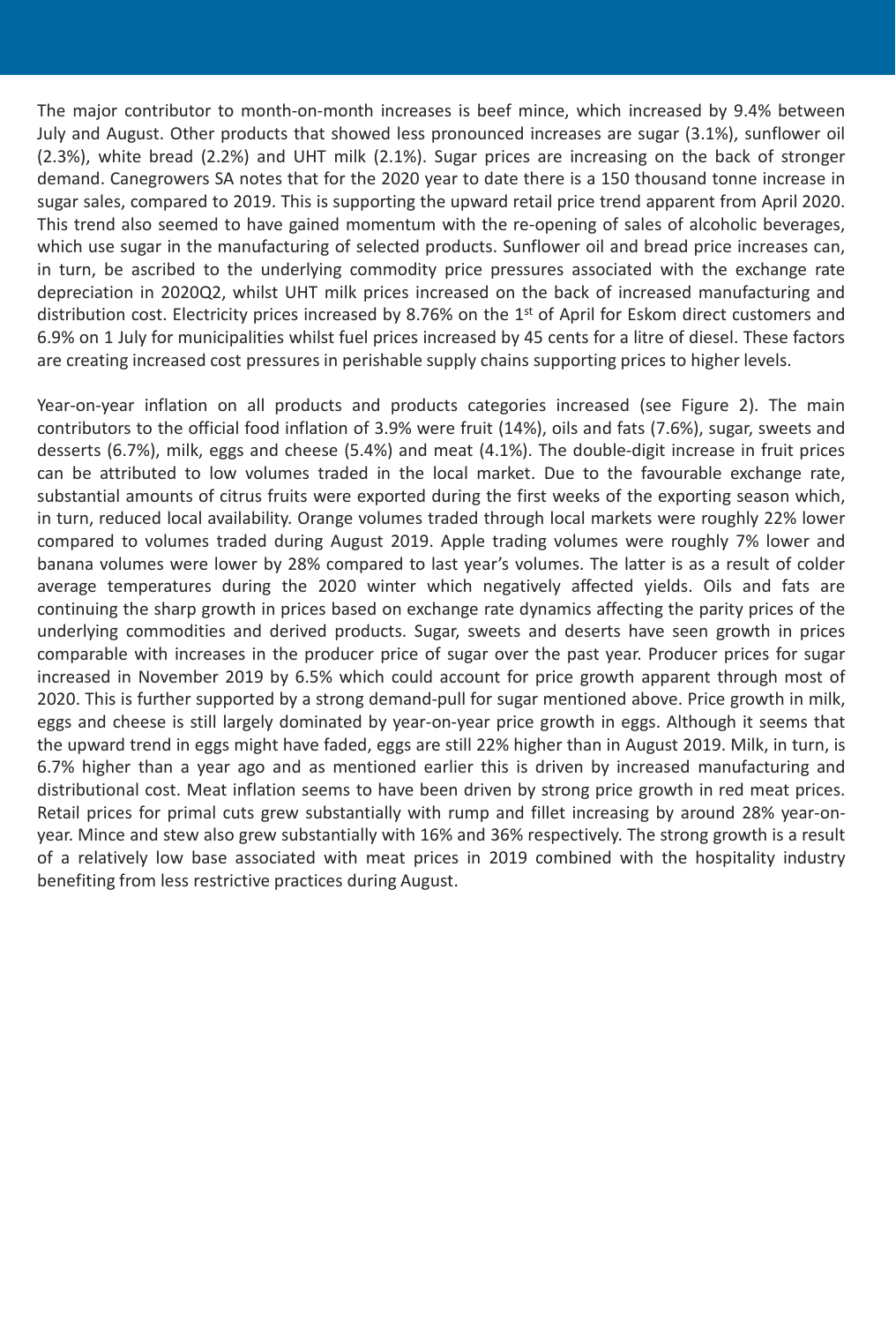

**Figure 2:Official year-on-year food inflation (Aug 2020)** *Source: StatsSA (2020)*

In terms of the cost of basic healthy eating, the August 2020 value and dynamics of the BFAP Thrifty Healthy Food Basket is presented in Table 1 below. From Table 1 it should be apparent that the cost of this basket increased by more than official food inflation. This could probably be attributed to the increased price growth experienced in food groups adding dietary diversity, such as fruit, fats/oils and animal source foods – contributing a comparatively larger weight to the BFAP Thrifty Healthy Food Basket than to the CPI index (which in turn has a larger contribution weight of basic foods such as starch-rich staple items.

#### **Table 1: BFAP healthy food basket cost – absolute cost and share of income (Aug 2020)**

|                                                              | <b>August 2020 - Basket cost</b><br>(R/month): | <b>Annual</b><br>inflation**: | Month-on-month<br>inflation |
|--------------------------------------------------------------|------------------------------------------------|-------------------------------|-----------------------------|
| BFAP Thrifty basket (family of four*)                        | R 2 795                                        |                               |                             |
| BFAP Thrifty basket (family of four*)<br>with school feeding | R 2 3 6 0                                      | 10.6%                         | $-0.6%$                     |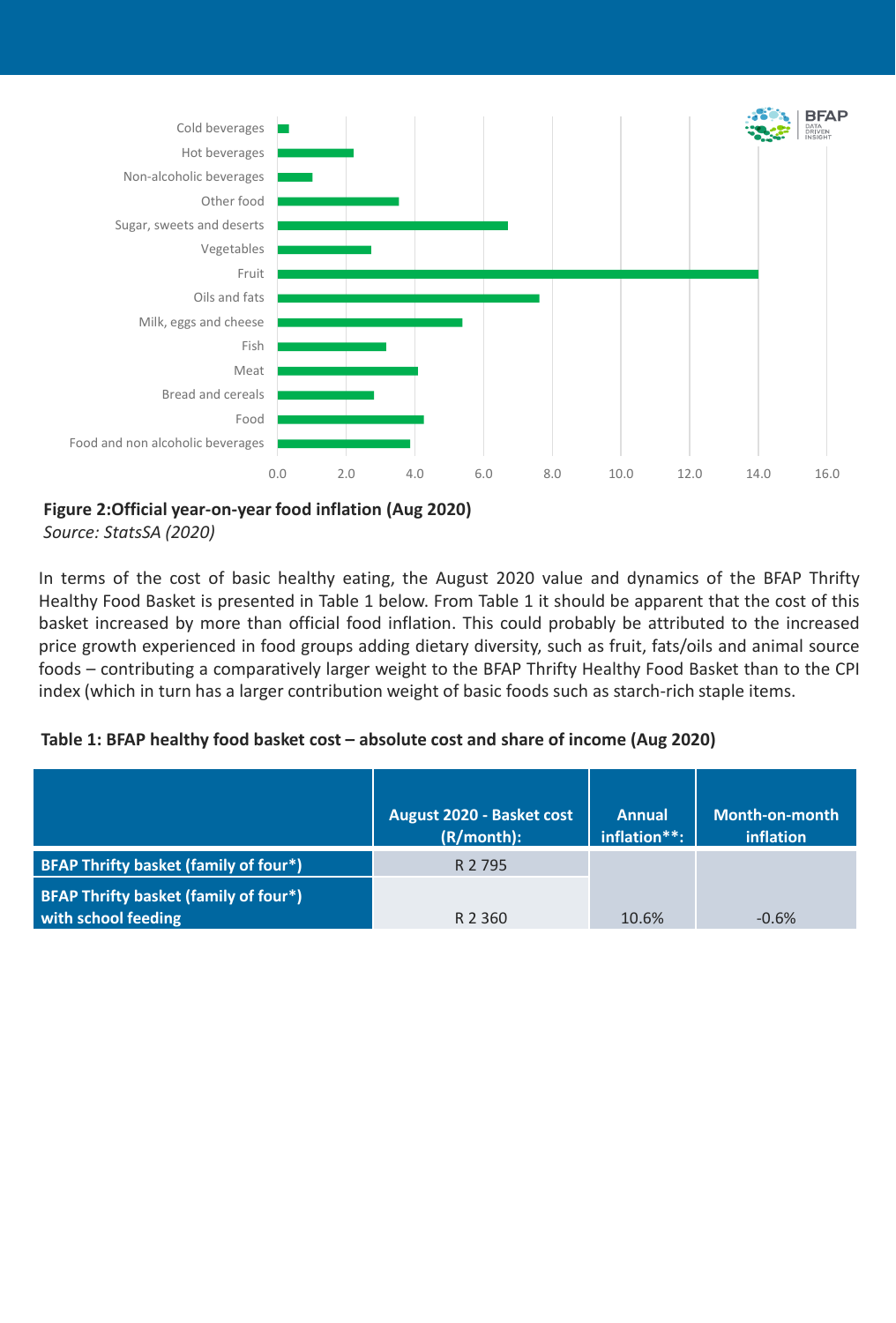### 2. A comparison of food inflation to other developing countries

Rapid food inflation erodes purchasing power and affects well-being and access to food. From our earlier briefs, it is apparent that the Covid-19 pandemic and it's associated lockdowns affected purchasing power and caused disruptions in some supply chains, causing strong increases in prices. Figure 3 below shows how growth in per capita income (SA Reserve Bank figures) in South Africa has compared with CPI headline and food inflation. From this figure, it is apparent that for the last 5 years income growth has been less than food inflation suggesting that there are increasing pressure on consumers' ability to afford a healthy diet.



#### **Figure 3: Disposable income vs Inflation**

This section of the report, therefore, gauges how South Africa's food inflation fared in comparison to some of its peers over the past few years and explores some of the underlying features that certain countries have to absorb or amplify the effect of exogenous shocks on food prices. This section will therefore firstly benchmark South Africa against a selected group of its developing peers and other countries in Sub-Saharan Africa and then compare key features that could serve as a conduit for rapid food inflation in times of crisis.



**Figure 4: Average food inflation rates from 2013-2019** *Source: FAOStat, 2019*